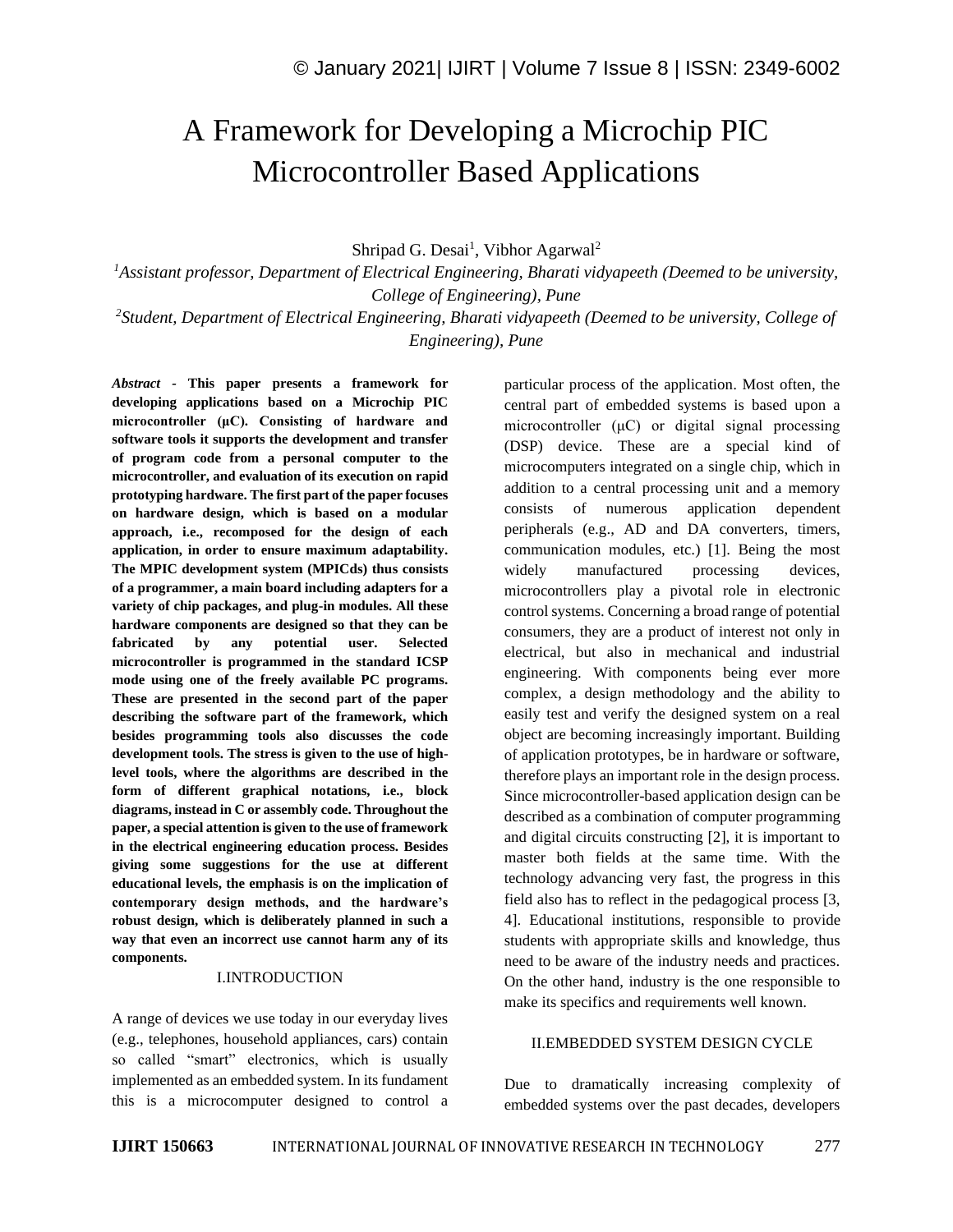are facing ever-increasing challenges for their products to stay market competitive [8]. In this context the utilization of systematic design methods is essential in order to aggregate rather than tradeoff the technical, cost, and time-to-market feasibility factors [5, 9]. Typically, design cycle steps can be illustrated using a V-diagram representation. Several versions from different industry fields can be found in the literature, but here we refer to the one applied to the design of embedded systems [5]. As depicted in Fig. 1, the general progression of the design steps in time is indicated from left to right. Hence the horizontal axis of the diagram can be thought of as time, but since the design is often an iterative process, the actual development rather cycles between left and right leg of the diagram than proceeds linearly through the steps [10]. The vertical axis represents the level of system components' abstraction, with the top steps representing high-level system view and the bottom steps representing very low-level processes.

The design starts with specifying the system requirements. These are than processed, and the system is along the left, the decomposition leg of the V-diagram, split into smaller pieces. At the bottom of the V-diagram is the implementation stage, representing the transition from decomposition back to re-composition proceeding up along the right leg of the V-diagram. Here the system's entities are combined back into larger pieces, resulting in a finally assembled system. The goal of each design process is a system working according to the specifications, with the V-diagram as narrow as possible, thereby reducing the time and consequently the cost of design [10]. The framework presented in this paper aids narrowing the embedded system design V-diagram by providing a common set of tools that are used through the prototyping, implementation and testing stages. In prototyping stage first a simulation model is designed that behaves according to the requirements. Then for the validation of feasibility, the design components are prototyped on general prototyping hardware. The timing characteristics are not modelled in this step and may change in the actual design. Once the components behave appropriately, the on-target prototyping is employed on the envisaged processing device, in our case a microcontroller. Characteristics of code compiler, fixed-point precision effects and interactions among the system's components are validated in this step. When all simulations and prototyping show the correct operation of a design, a highly optimized code is produced in the implementation stage. Finally, in the testing stage the design is evaluated while moving up along the right leg of the V diagram. Configurations such as softwarein-the loop, processor-in-the-loop, and hardware-inthe loop are used in the proceeding steps [8].



V-diagram of an embedded system design flow

#### III. MPIC DEVELOPMENT SYSTEM

The intention of the MPICds [7] is not to compete with the commercially available platforms, but rather trying to efficiently combine freely available tools and easily accessible components. Likewise, as an educational tool like E-blocks [11] or MILES [12], the system is not meant for any particular curriculum, but can be readily adapted to any secondary school or university course. Because of its modular concept it is also very appropriate for self-learning as it allows construction of actually required components, thus reducing the cost of the system. In the following subsections the assumptions taken into account when designing the MPICds and its key hardware parts are described more in detail.

1.Main board

The main board comprising of a microcontroller represents a central part of the development system, to which all other system components (i.e., the power source, the programmer, and plug-in modules) are connected as needed. Its electrical scheme is depicted in Fig.

The microcontroller is attached to the main board through a standard 40-pin Textool socket. A limitation to the microcontrollers with up to 40 pins was made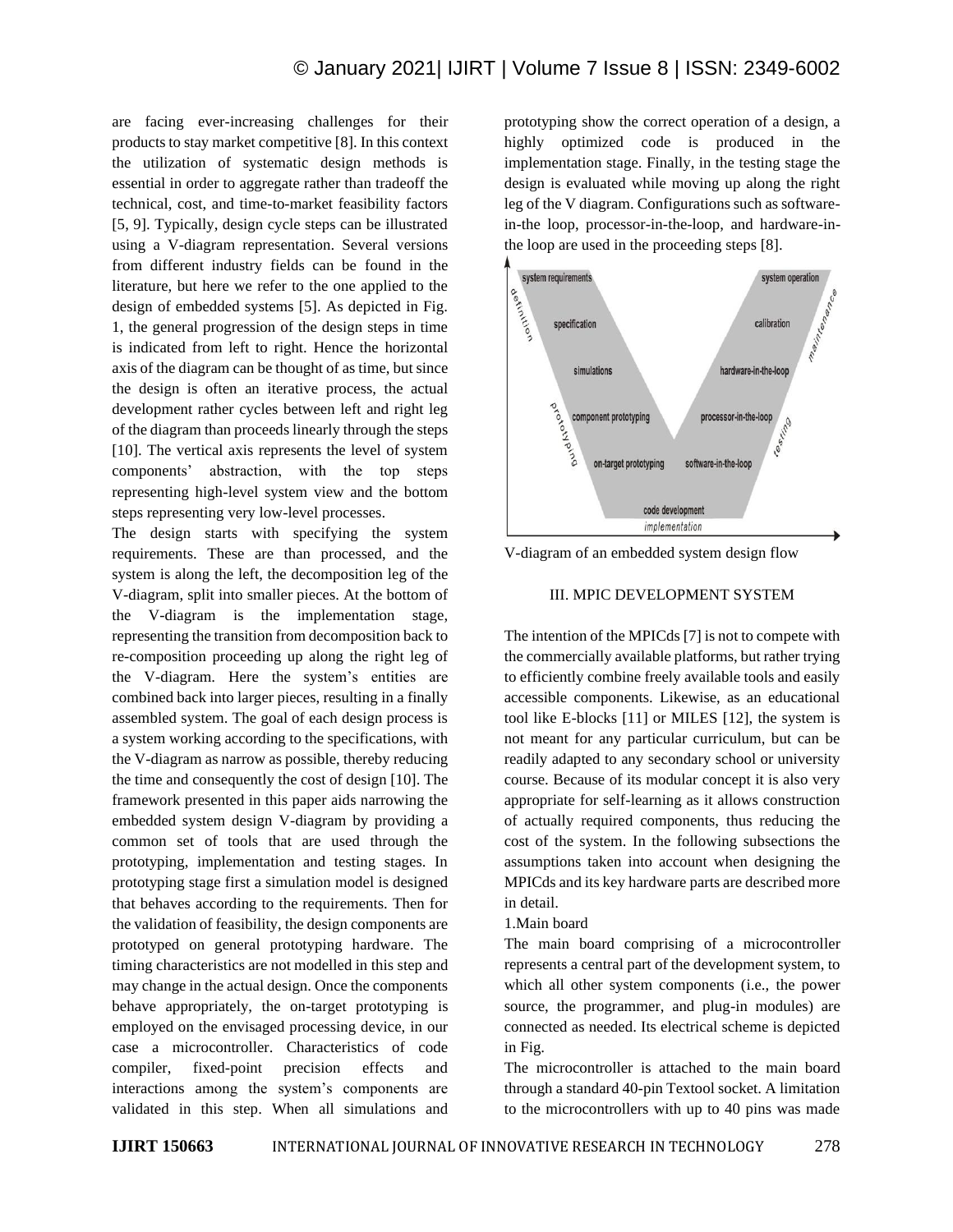due to the fact that a 40-pin package is the largest PDIP package type in the case of PIC microcontrollers. Furthermore, a more frequent variant of pins arrangement was considered, while for microcontrollers with different arrangement or lower number of pins, appropriate adapters were designed.

The main board includes a power supply with Greatz bridge whose intention is dual. The first is to be used as a classical full wave bridge, so that input voltage can be either AC or DC. The second is to protect the connected power supply in case the programmer has its own power supply connected. Plug-in modules and the programmer are connected to the main board through 10-pin IDC connectors. One microcontroller's port with the supply voltage is available on each of the IDC connectors for the connection of plug-in modules. On the IDC connector of the PORTE additionally the microcontroller's pins for the connection of external reset circuit, external oscillator and external AD converter supply voltage can be accessed. Each microcontroller port is connected to the resistor chain, which is used to perform either pull-up or pull-down function. The operation can be set using appropriate jumper connections. On the IDC connector for the programmer attachment all pins that are necessary for the connection of ICSP compatible programmers are available. Additionally, on the remaining pins, the microcontroller's USART module pins are available, that can be used when downloading the firmware using bootloaders. The programmer's virtual connection-disconnection to the microcontroller is driven manually, using a single switch.



FIG. Electrical scheme of the main board

### 2.PROGRAMMER

Three particularly important design assumptions were taken into account when designing a programmer's hardware part. These are that the microcontrollers must be programmable in the ICSP mode, that the firmware download can be performed using serial or parallel PC port, and that the accompanying software programming tools are freely available on the Internet. Programmer is therefore designed to be compatible with the JDM [16] and P16PRO [17] programmers, where the download of the firmware is in the case of JDM programmer achieved using COM port, while the P16PRO uses LPT port. ICSP is a synchronous procedure specified by Microchip and used for programming the PIC microcontrollers [18]. It uses five or six microcontroller pins for writing and reading the firmware. The sixth pin must be driven only at microcontrollers which can also be programmed using a second type of programming procedure, i.e., the Low-Voltage ICSP.

Electrical scheme of the programmer is depicted in Fig. The circuit consists only of standard elements and can be connected to the main board using IDC connector cable. Similarly, to the main board, the programmer has its own power supply for two additional reasons. The first is to protect the microcontroller against damages during programming using a build in 100 mA current limit, and the second is simply to enable its autonomous use, e.g., for programming the microcontroller already attached to the end application. For such cases, a Microchip compliant FCC connector is foreseen on the printed circuit board.

The main programmer's element bridging the PC and microcontroller is the high-speed CMOS integrated circuit 74HCT367. It contains six three state noninverting buffers, which are driven by two enable inputs. Using those, the firmware is transmitted from the PC to a microcontroller and vice versa. The circuit additionally contains some other elements from which the transistors and Zener diodes should be exposed. The latter serve for the adaptation of the COM port voltage levels, which in contrast to LPT port are not TTL compatible. The transistors are used either to assure appropriate current loads or to convert the voltage levels, since in the ICSP programming mode voltages higher than 5 V have to be generated.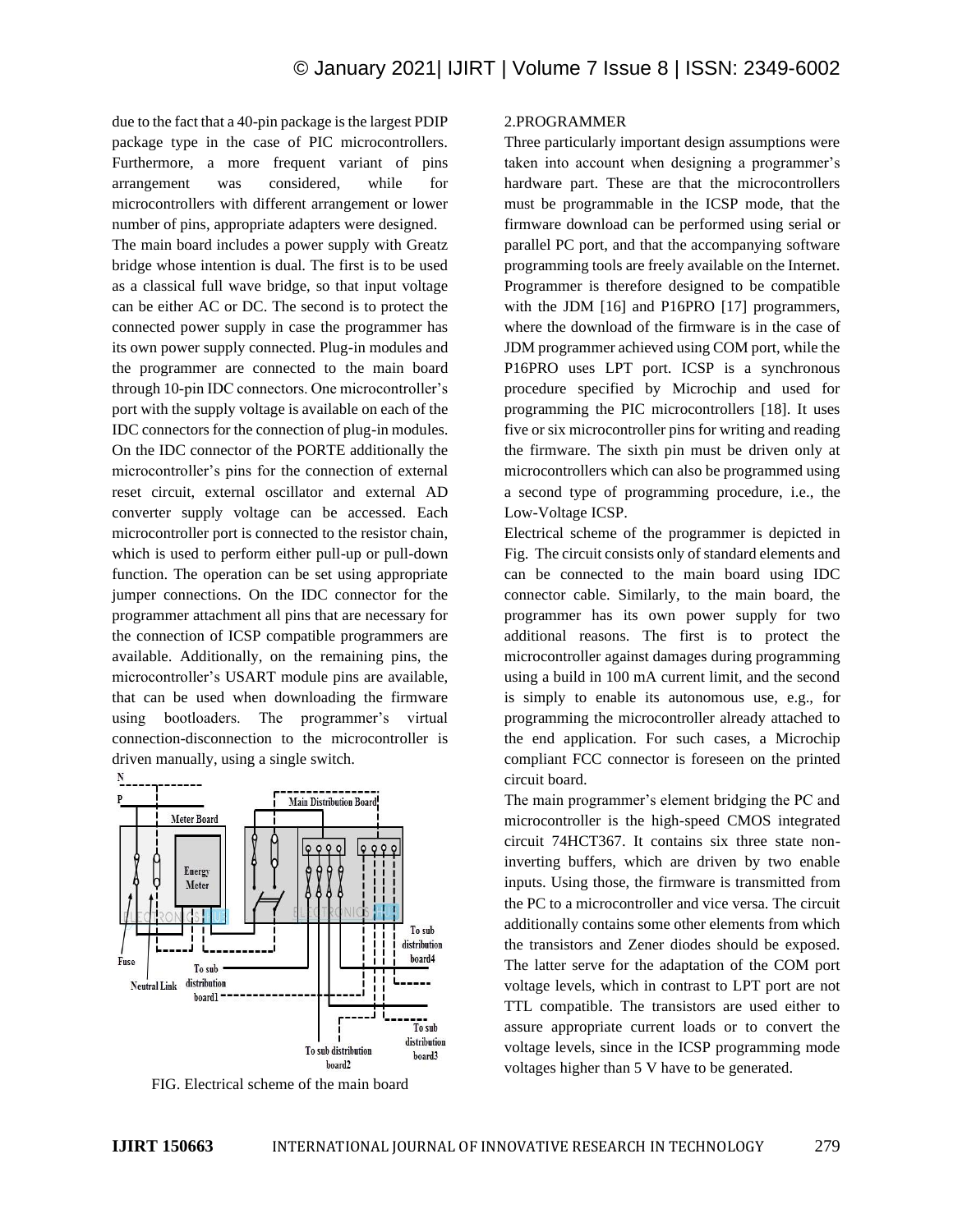

FIG. Electrical scheme of the programmer

### IV. SOFTWARE TOOLS

During the microcontroller-based application development several different software tools are used. When working with the PIC microcontroller family we can select among a wide range of quality software tools from different manufacturers, where many of them (including some from Microchip) are in its full functionality freely available on the Internet. We can coarsely divide them into the development tools in which the source code is processed, and the programming tools used to transfer the compiled firmware from a PC to the microcontroller.

#### 1. Development tools

Microchip offers a full range of development tools for its PIC microcontroller family. These include an integrated development environment (IDE) usually dubbed MPLAB [19], consisting of assembler, C compiler, simulator, product selector guide etc. Integrated with these tools there are also programming tools, which normally support only the Microchip's proprietary hardware. For that reason, next subsection presents some alternative software tools meant for the use with our MPICds programmer.



FIG. Photo of the fabricated MPICds

Besides Microchip's development tools we can also choose among development tools from other manufacturers. These are typically compilers from higher-level languages (e.g., C, Basic, Pascal), real time operating systems, and tools adapted for operating systems other than Microsoft Windows (e.g., Linux). From a range of higher-level language compilers, a HI-TECH PICC [20], IAR Embedded Workbench [21], CCS C [23], and mikro C [23] C language compiler deserve to be exposed. Providing an extensive set of common and microcontroller specific libraries (e.g., preprocessor commands, peripheral drivers) they can be used either with their own integrated development environments or integrated with Microchip's MPLAB IDE. While the micro-C can only be used to develop code for 8- bit microcontrollers (PIC10, PIC12, PIC14, PIC16 and PIC18 families), HI-TECH, IAR, and CCS C tools are also covering the 16-bit microcontrollers (dsPIC and PIC24 families).

Traditional code development tools, such as those mentioned above, take place late in the design cycle, i.e., in the implementation and test stages (see Fig. 1). Such design process is consequently more prone to errors, due to late integration of hardware and software [5]. Having available a real-time prototyping hardware, like MPIC ds in the case of PIC microcontrollers, implementation aspects can be addressed earlier in the design cycle, thus supplementing traditional prototyping approaches (e.g., off-line simulations) with real testing [4, 10]. Software tools allowing developers to design simulation models in early design stages and then verifying them on a real hardware through the use of automatic code generation have recently emerged as a model-based design tool. They are not only used in the prototyping stage, but also in the implementation and testing stages, where extensive code generation for different hardware configurations is required [5, 8]. Some of the tools, more or less following the modelbased design paradigm and suitable for the use with the PIC microcontrollers, are described in the following.

# V. FRAMEWORK AS AN EDUCATIONAL TOOL

Provided that during the framework design all the predefined MPICds assumptions were fulfilled and efficient supporting software tools have been selected,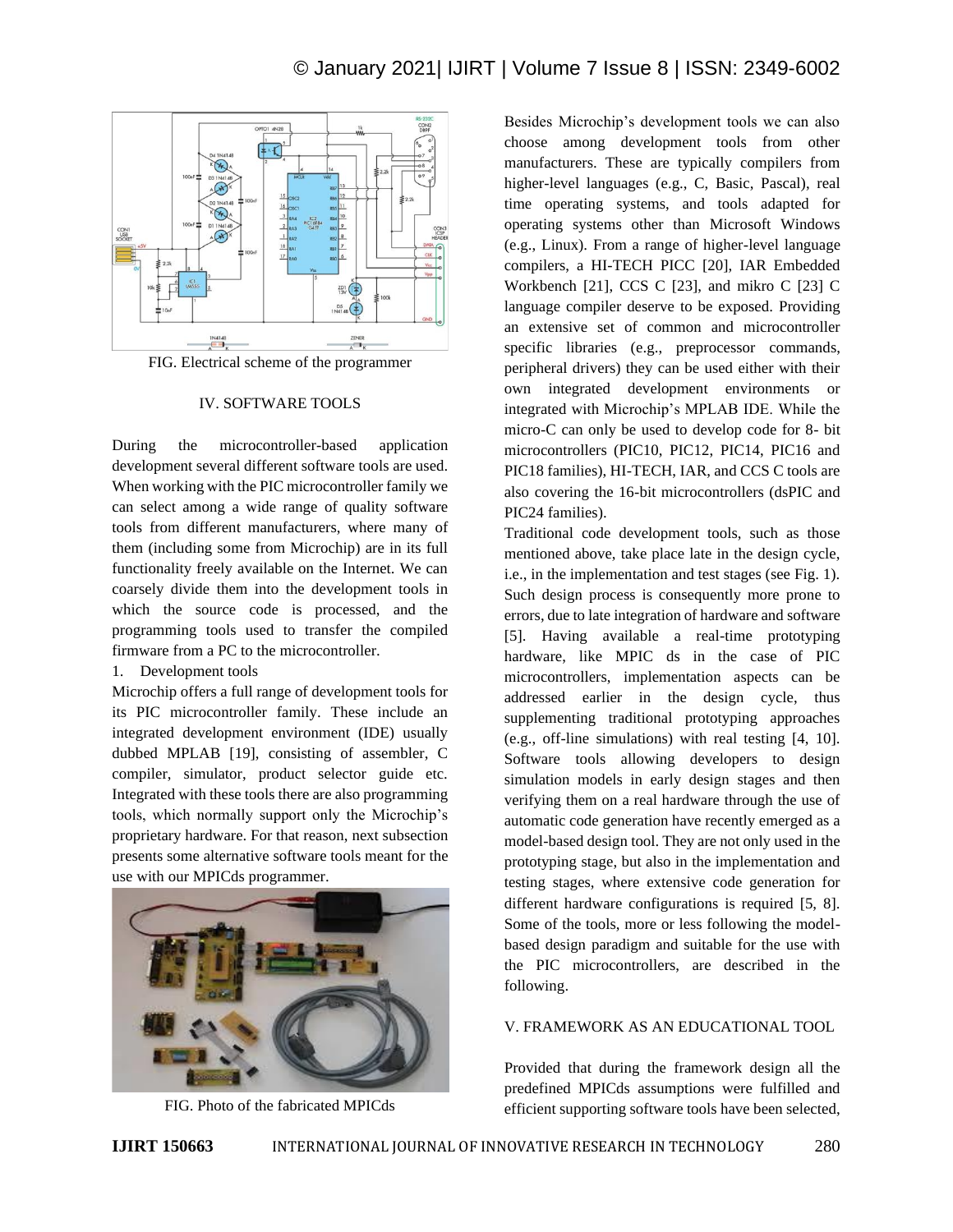the development system resulted in robust equipment, which can be also used for educational purposes in either secondary school or university courses. Moreover, it is not destined only to electrical engineering education, but can be quickly adapted to courses of other engineering branches due its modular hardware and the software tools, not requiring extensive programming skills. Eventually, the framework is also efficient enough to serve experts in designing their μC-based applications.

One of defining characteristics of engineering education is the use of models for problem solving. A variety of graphical representations are thus used to illustrate the behaviour of object of interest. In a sense of microcontroller application design, where mastering of digital circuit construction and programming skills at the same time is essential, circuit schematics are used to represent the hardware, while different forms of block diagrams are used to illustrate the software execution flow. Comparing the product design cycle to the educational process, where a specific topic should be covered from its theoretical and practical point of view within a limited time frame, similar challenges can be identified, and efficient development tools are playing a crucial role in overcoming them [4]. Our framework can aid the education process by offering students to build their hardware models by interconnecting the microcontroller with the MPICds plug-in modules and enabling them to easily converge from high-level models to efficient product implementations using contemporary software tools.

In case of using the framework in the secondary school course it can serve as common supporting educational equipment at multiple courses [31]. For instance, the system can be used in courses dealing with basics of microprocessors and microcontrollers, their programming (in assembler, higher-level language or through model whose code is automatically generated), and further in courses concerning the design of additional plug-in modules. The most motivated students can also fabricate the system (or its particular part) by themselves.

At the university level the framework can be used as educational equipment in courses dealing with microprocessor, microcontrollers, or embedded systems, covering both the programming and the hardware peripheral design support [1]. Due to the growing need of interdisciplinary education the system is also an attractive solution for students of other engineering sciences, e.g., computer, mechanical, chemical, or industrial engineering education. Some subjects that the system can aid covering include computer architectures, digital signal processing, mechatronics, automated measuring, etc.

### VI. CONCLUSION

In this paper the framework consisting of MPIC development system and the supporting software tools were presented together with some proposals for its use in educational courses. Destined to Microchip's PIC microcontroller application design, the MPICds is designed as open as possible, so that anyone can fabricate it on his/her own and use it with freely available basic accompanying software. Its design is sufficiently general to be used as a whole or as a component in another system. It is not focused on a particular microcontroller device, but it enables to select the most appropriate device for each application design. When using as a whole, the MPICds represents a very robust system, where even an incorrect use does not harm any of the system's components. The development and improvement of the system is still in progress and additional plug-in modules (e.g., matrix keyboard, 7- segment LED display, stepper motor module, IR communication module, etc.) are being designed. As such the system is particularly appropriate for educational purposes, trying to support those entering to the world of microcontrollers.

#### REFERENCES

- [1] A. H. G. Al-Dhaher, Integrating hardware and software for the development of microcontrollerbased systems, Microprocessors and Microsystems, vol. 25, iss. 7, October 2001, pp. 317-328.
- [2] M. Predko, Programming and customizing PICmicro microcontrollers, McGraw-Hill, 2000.
- [3] P. Caspi et al., Guidelines for a graduate curriculum on embedded software and systems, ACM Transactions on Embedded Computing Systems, vol. 4, iss. 3, August 2005, pp 587- 611.
- [4] W. Wolf and J. Madsen, Embedded systems education for the future, Proceedings of the IEEE, vol. 88, iss. 1, January 2000, pp. 23-30.